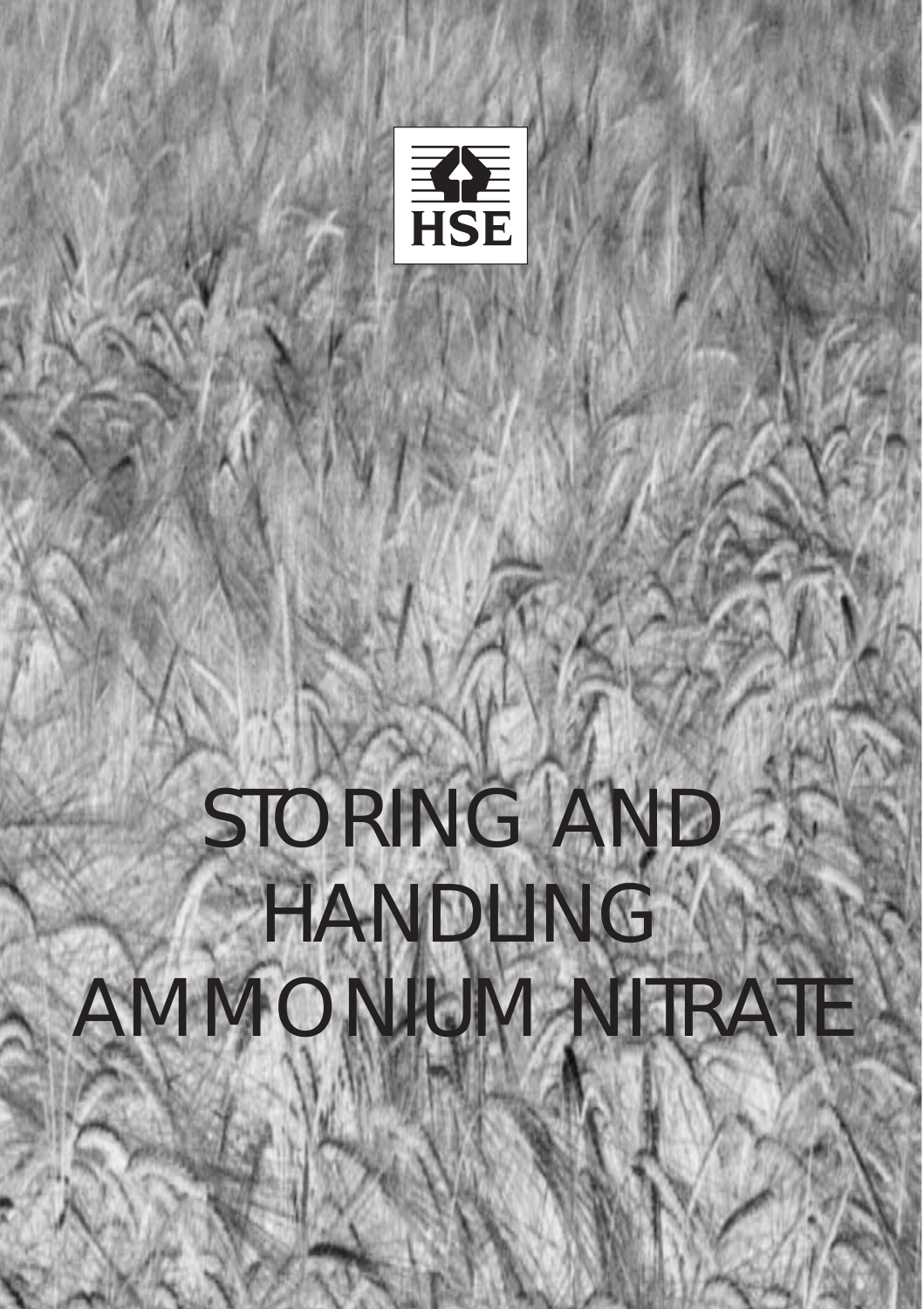# INTRODUCTION

The Health and Safety at Work etc Act 1974 imposes general duties to ensure that workers and others are protected against risks to their health and safety from work activities. This leaflet has therefore been produced to help duty holders to ensure the safe storage and handling of ammonium nitrate at, for example, harbours, merchant stores and manufacturers' premises. The main use of ammonium nitrate is as a fertiliser, marketed either as prills (small spheres) or granules. The different types of ammonium nitrate fertiliser are described at the end of this leaflet.

This leaflet does not apply to the following, although many of the general principles may still be relevant:

- transport;
- ammonium nitrate classified as an explosive and assigned to Class 1 of the UN classification system. This would be subject to controls under the Explosives Act 1875;
- storage of ammonium nitrate fertilisers in quantities below 1 tonne, provided good housekeeping standards and sensible separation from incompatible materials are maintained. For fertilisers that contain 28% or less nitrogen (see the label or other hazard information) this limit is raised to 50 tonnes.

## PROPERTIES AND HAZARDS

Ammonium nitrate has a melting point of 170°C and decomposes above  $210^0$ C. It is not in itself combustible but, as it is an oxidising agent, it can assist other materials to burn, even if air is excluded.

Ammonium nitrate will not explode due to the friction and impact found in normal handling, but it can be detonated under heat and confinement or severe shock. For example, in a fire, pools of molten ammonium nitrate may be formed and if the molten mass becomes confined (eg in drains, pipes, plant or machinery) it could explode, particularly if it becomes contaminated.

In a fire, all types of ammonium nitrate may melt and decompose with the release of toxic fumes (mainly oxides of nitrogen) which may be yellow or brown. Most types do not continue to decompose once the fire has been extinguished. However, when some types of ammonium nitrate fertilisers (cigar burners) are heated they undergo a smouldering (selfsustaining) decomposition that can spread throughout the mass to give substantial toxic fumes, even when the initial heat source is removed.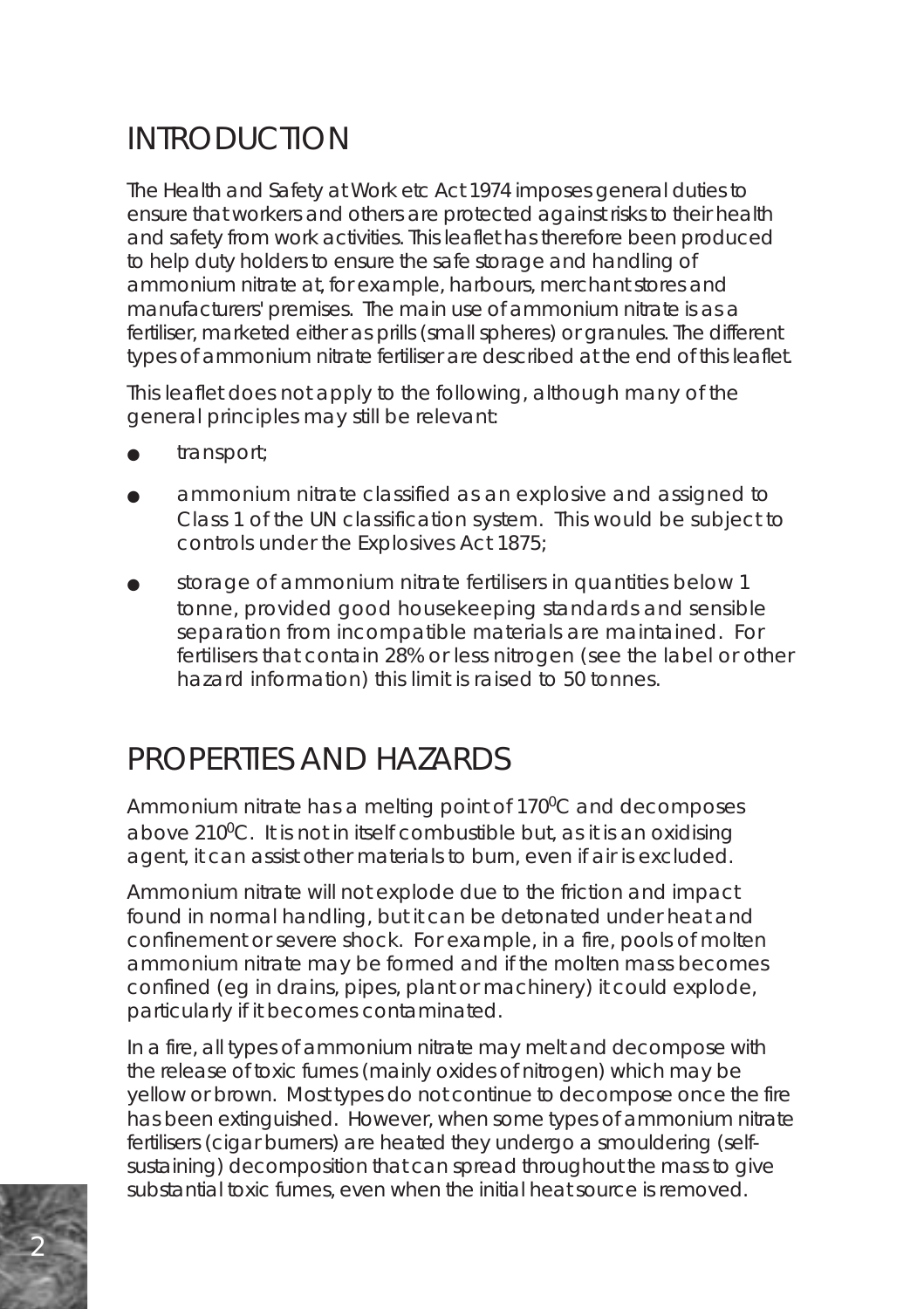The risk of fire or explosion is greatly increased if ammonium nitrate is mixed with combustible or incompatible materials, such as powdered metals, alkali metals, urea, chromium or copper salts, organic and carbonaceous materials, sulphur, nitrites, alkalis, acids, chlorates and reducing agents (consult data sheets to establish if a substance has reducing properties).

### **PRECAUTIONS**

The precautions described here are primarily designed to minimise the risk of explosion, however they can also reduce the risks associated with oxidising properties and the release of toxic fumes in a fire.

Fertilisers that contain 28% or less nitrogen (see the label or data sheets for the percentage of nitrogen present) do not normally present an explosion hazard and therefore, to identify the precautions required, ammonium nitrate based fertilisers can be divided into two groups:

- Fertilisers that contain more than 28% nitrogen. Most of these are straight ammonium nitrate types, although they include a small number of compound fertilisers.
- Fertilisers that contain 28% or less nitrogen. Compound fertilisers form the major proportion of this group. The straight nitrogen types are usually a mixture of ammonium nitrate with limestone or similar inert materials.

### AMMONIUM NITRATE AND AMMONIUM NITRATE FERTILISERS

This section concerns ammonium nitrate and ammonium nitrate fertilisers that contain more than 28% nitrogen.

The risk of an explosion is increased by a combination of the following:

- heating ammonium nitrate (eg in a fire);
- contamination:
- serious confinement (eg in drains or enclosed parts of equipment).

To minimise the risk of explosion it is therefore important to take precautions against each of these situations.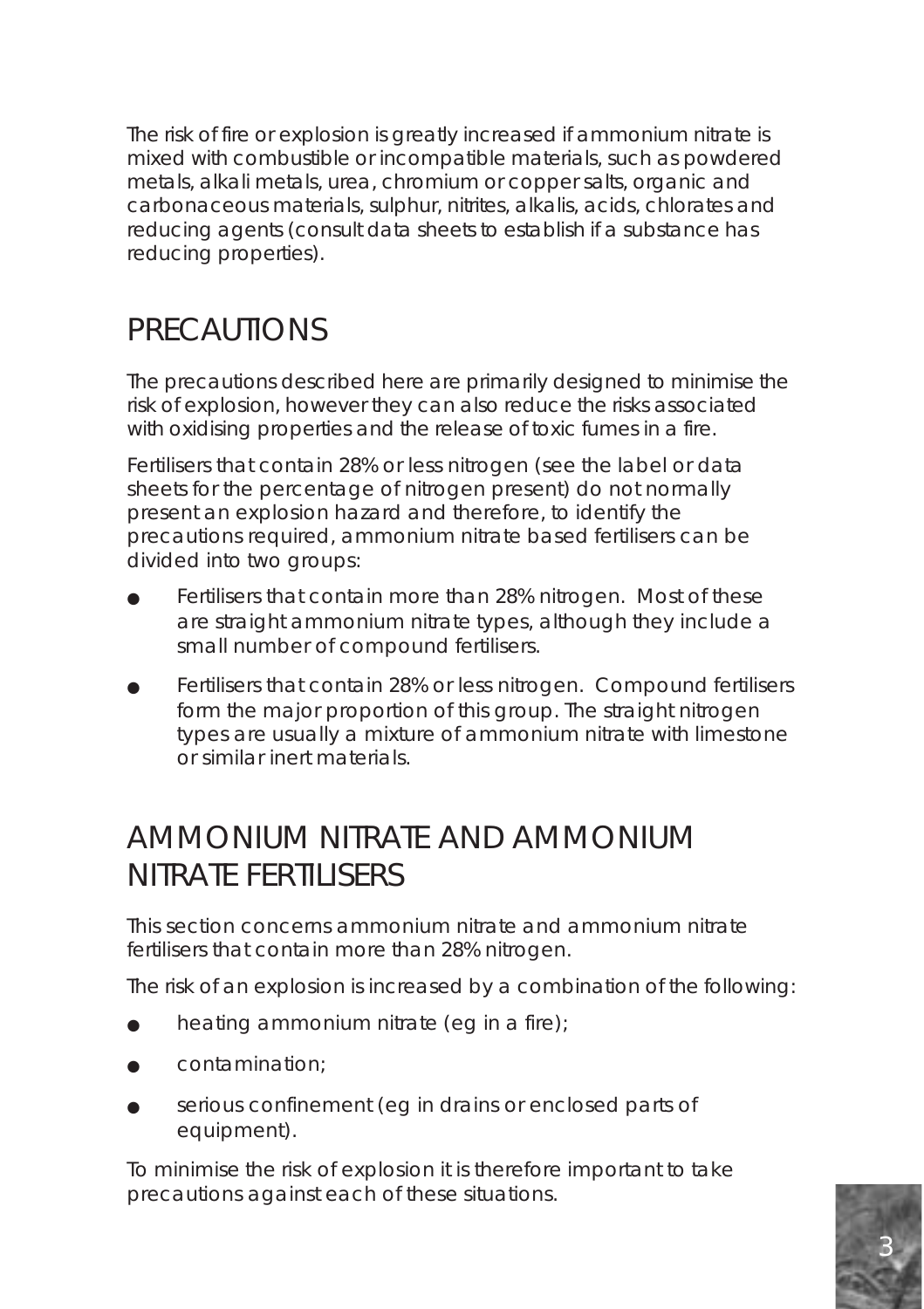The Fertilisers Regulations 1991, as amended, require all straight ammonium nitrate fertiliser with more than 28% nitrogen, sold for final use in the UK, to be packaged and meet certain quality criteria, minimising the risk of contamination and therefore explosion.

#### Storage areas

Ammonium nitrate should normally be stored in single storey, dedicated, well-ventilated buildings that are constructed from materials that will not burn, such as concrete, bricks or steel. Clean the store before it is used for ammonium nitrate.

However, in some circumstances, such as where the stores are located near to densely populated areas, it may be better to store ammonium nitrate outside, provided it is in a secure area away from combustible materials and sources of contamination. Such outdoor storage can remove or reduce the risk of, for example, fires due to electric lights and other equipment. However, if ammonium nitrate is stored outdoors it may be necessary to consider methods to prevent it deteriorating due to sunlight or water (eg covering it with sheets or shrink-wrapping and ensuring that water can run away from the storage area).

Avoid drains, channels or pits where molten ammonium nitrate from a fire could become confined. Where the presence of drains, etc is unavoidable, they should be protected so that molten ammonium nitrate cannot run into them.

Locate storage away from possible sources of heat, fire or explosion, such as oil storage, gas pipelines, timber yards, flammable liquids, flammable solids and combustible materials.

Arson and faulty or damaged electrical equipment are major risk factors for warehouse fires, so prevent unauthorised access to the store. Ensure regular inspection and maintenance of electrical equipment and fittings. Damage from animals can be limited by implementing a pest control system.

#### **Stacks**

Self-confinement of straight ammonium nitrate in large stacks can increase the risk of a detonation of the whole stack in a fire, so limit stacks to a maximum of 300 tonnes. This limit may be raised at purpose-built stores at manufacturing sites, provided that the other recommendations in this leaflet are followed and the material complies with the quality specification in the Fertilisers Regulations 1991.

Keep straight ammonium nitrate of relatively low density (ie nonfertiliser grade below 900 kg/ $m<sup>3</sup>$  - see the label or other documents)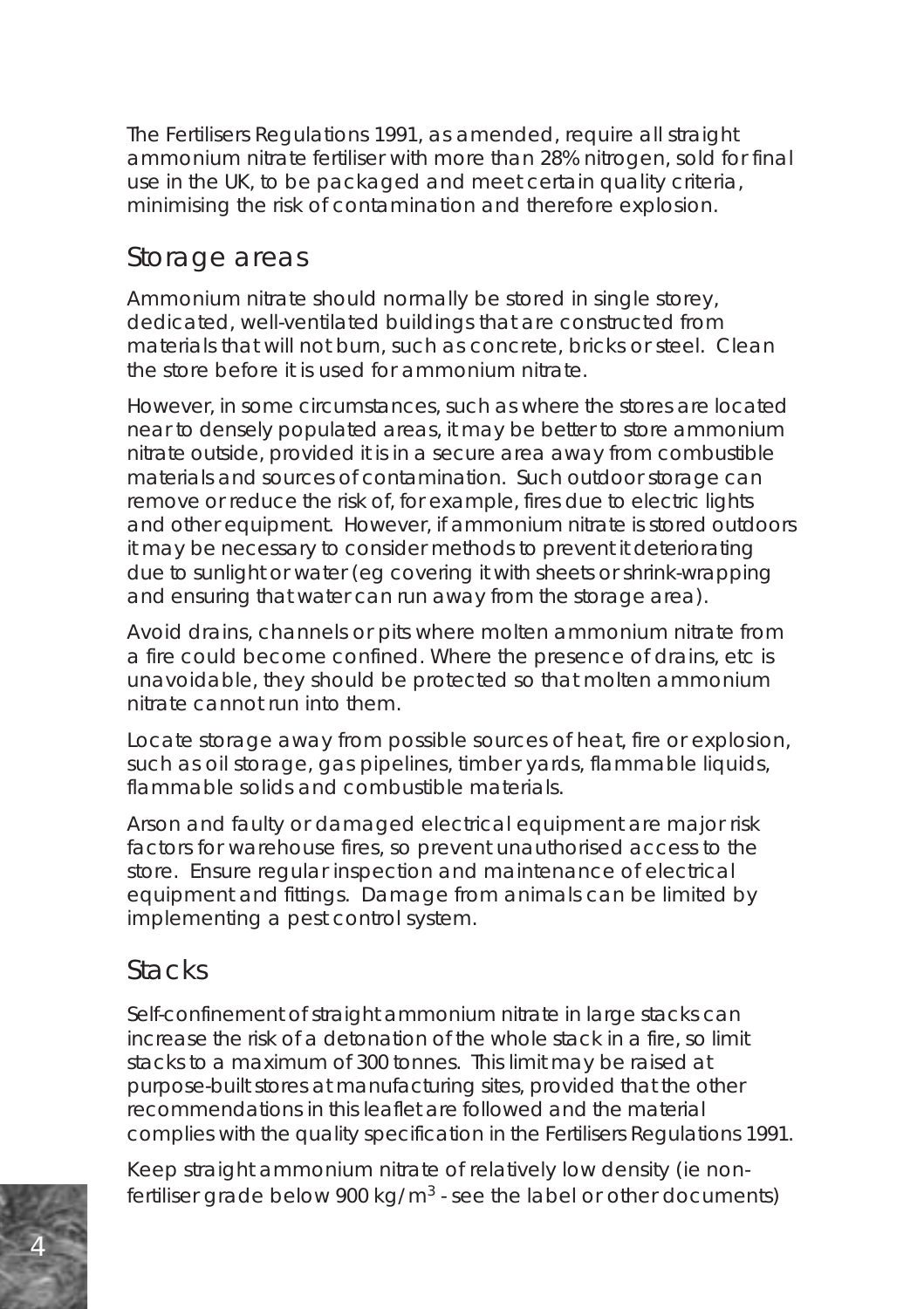to stacks of approximately 2 m high and 3 m wide, but again this limit may be raised at purpose-built stores.

To help prevent fires and other heat sources from affecting stored ammonium nitrate, and to allow access to stacks in an emergency, leave a space of at least 1 m between stacks and between the stack and the walls, roof or any electric lights or heating pipes. Check the height of doors, beams and electrical equipment in relation to that of any lifting equipment used, such as fork-lift trucks.

Do not allow ammonium nitrate, including when molten in a fire, to come into contact with materials such as flammable liquids, powdered metals, acids, chlorates, nitrates, zinc, copper and its salts, oils, grease, gas cylinders and chemicals of incompatible or unknown properties. Do not store ammonium nitrate in the same building as such materials.

When it is absolutely necessary to store urea and ammonium nitrate products in the same building, keep them in such a manner that they cannot mix with each other in any likely accident. This can be achieved by keeping the materials in separate bays which have walls that extend at least 1 m beyond the limit of storage of each material.

Do not store ammonium nitrate that contains more than 28% nitrogen in the same stack as other products.

On farms, separate ammonium nitrate fertiliser from hay, straw, grain, feedstuffs, or other combustible materials by a suitable fire break, such as a distance of at least 5 m or a barrier of inert material of at least 1.5 m (eg one pallet) width.

#### General precautions

For ease of movement and stability of the stacks keep 50 kg bags palletised. To prevent spillage and contamination make sure that the bags have been completely sealed on filling, are made of a material that is impermeable to water or oil, and are strong enough to withstand damage during normal storage, handling and conveyance. Paper packaging alone is therefore unsuitable. It is recommended that 50 kg bags have microvents to avoid ballooning and consequent instability in stacks.

Where wooden pallets are used check that they are not damaged or significantly contaminated. Do not store unused pallets in, or against the walls of, the store because of the increased risk of fire affecting the ammonium nitrate. Where it is necessary to keep the pallets in the store, separate them from the ammonium nitrate by a suitable fire break or partition.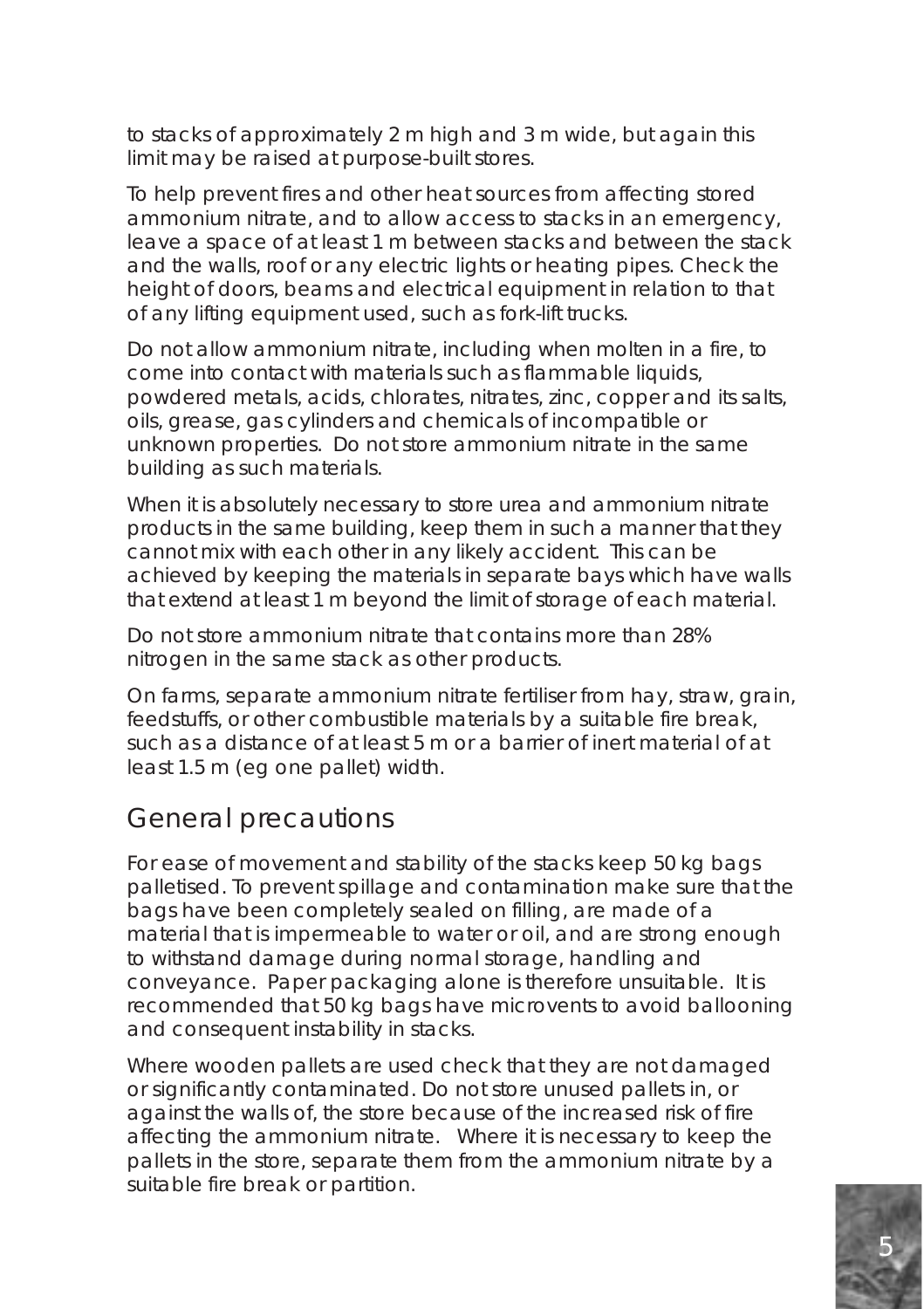Prohibit smoking in all storage areas and display prominent NO SMOKING notices.

Keep vehicles, fork-lift trucks and mechanical shovels clean and well maintained to prevent ammonium nitrate coming into contact with fuel, oil or grease. It is recommended that mobile equipment is fitted with suitable fire extinguishers of adequate capacity to deal with a fire on the vehicle. Do not leave such equipment running while unattended or store it in the storage area unless separated from the ammonium nitrate by a suitable fire break, preferably in a clearly marked, dedicated area.

#### Housekeeping

The following precautions are also essential:

- Store filled bags and intermediate bulk containers (IBCs) in stable stacks.
- Clear spillage up promptly.
- Do not use organic materials such as sawdust as an aid to cleaning floors.
- Put damaged bags into overpacks, ie a secondary bag of sound construction that will prevent further spillage.
- Promptly and safely dispose of contaminated products. Small amounts may be spread thinly on open ground or washed away as permissible, but not into water courses or drains.
- Do not allow pallets, ropes, covers, or other equipment to become impregnated with ammonium nitrate.
- Keep walls, floors and equipment clean.
- Locate electrical equipment where it cannot come into contact with the stored materials.
- Avoid hollow sections in equipment, or where unavoidable wash them regularly (away from the storage area) to prevent any build-up of ammonium nitrate.
- Ensure that bags of ammonium nitrate have been removed from the immediate area and contaminated items have been thoroughly washed to remove ammonium nitrate before allowing any maintenance that involves heat, such as welding or cutting. Apart from the risk of explosion in confined areas there is also a risk of toxic fumes being produced.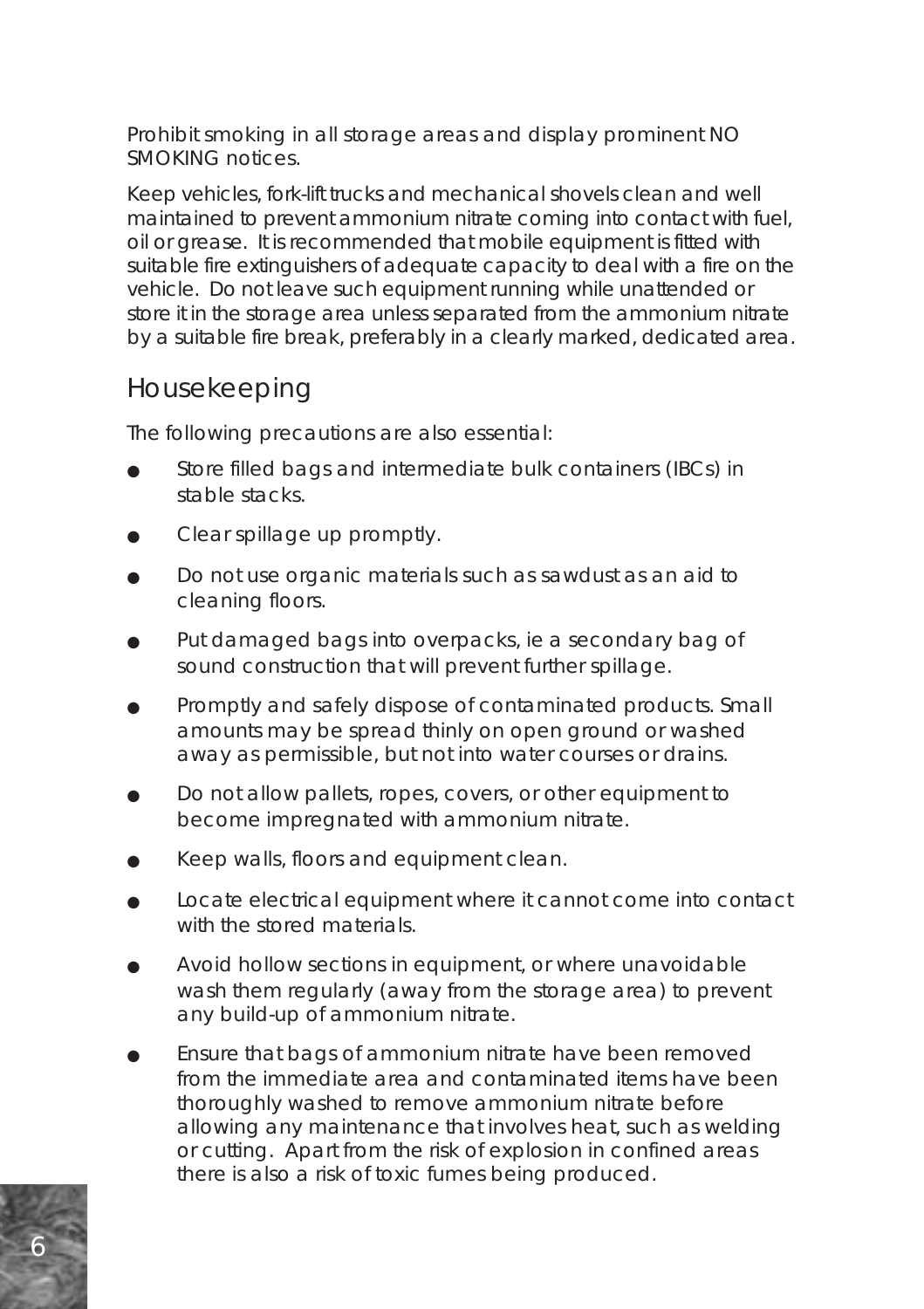#### Fire precautions

Inform the local fire authority that ammonium nitrate is stored and agree with them the arrangements for giving early warning of a fire, providing suitable access to the site and ensuring that an adequate supply of water is available, or can be made available, to tackle an incident.

**Note:** Where a site contains 25 tonnes or more of dangerous substances, the Dangerous Substances (Notification and Marking of Sites) Regulations 1990 require the person in control of the site to notify the fire authority and the enforcing authority of certain details.

Employees need to be trained and practised in the actions to take in a fire. This includes using portable fire-fighting equipment to tackle any fire in its early stages. Portable water fire extinguishers or fire hose reels are appropriate where ammonium nitrate is, or might be, involved. To enable employees to deal with such incidents, they need to receive specific training to ensure that they do not put themselves at risk of breathing fumes from decomposing ammonium nitrate.

The effects of the inhalation of these fumes may be delayed so if anyone has, or is suspected of having, inhaled such fumes, remove them to a safe shaded area where they should be kept warm and rested, ideally lying down. Seek immediate medical help.

Additional safeguards may be necessary at some sites where there are large quantities of ammonium nitrate which, due to explosion or fumes in a fire, might affect neighbouring buildings or plant or pose a significant off-site risk. These safeguards may include measures to ensure that the fire brigade is called quickly, for example an automatic fire detection system or continuous supervisory staffing by workers who have ready access to a telephone. Consider the need to install a fixed water deluge system as well, which may also help limit the potential for environmental damage by contaminated water from subsequent fire-fighting. Further advice on the control of fire-water run-off is given in EH 70.

#### Bulk products

All ammonium nitrate fertilisers with more than 28% nitrogen by weight, sold for final use in the UK, must be packaged. However, bulk products could be stored at, for example bagging plants or premises where they are blended with other ingredients. There is a greater risk of an unpackaged (bulk) product becoming contaminated than there is with a packaged product. Therefore it is essential that precautions are taken to minimise the risk of contamination, especially with combustible or incompatible materials.

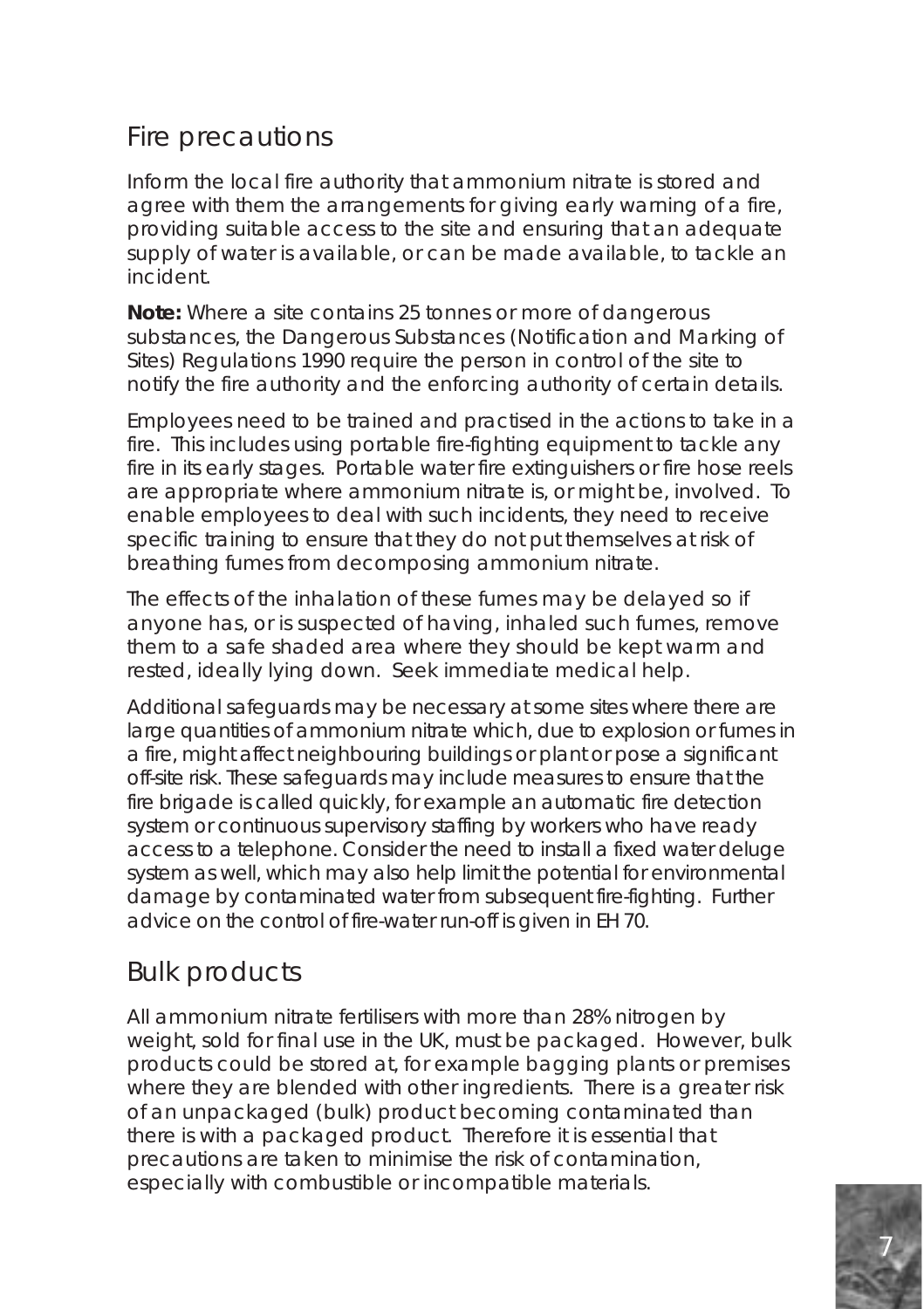The advice already given also applies to bulk products (except for the paragraphs on palletised product which are not relevant). The following advice is additional.

Only store bulk ammonium nitrate inside buildings constructed as described for packaged products, or in silos made from materials that do not readily ignite, such as glass fibre reinforced plastic. Situate such silos at least 10 m from combustible materials. Due to the corrosive nature of ammonium nitrate, avoid using galvanised items such as sheeting, joints and girders.

Whenever possible, only use the buildings for ammonium nitrate and ingredients used in ammonium nitrate fertiliser blends. When the buildings are not being used for ammonium nitrate fertilisers, thoroughly clean them before any other product is introduced.

The building may be subdivided into storage bays of convenient shape and dimensions and constructed of a material that does not burn, preferably concrete. To prevent cross contamination:

- clearly label the bays to indicate what they are intended for;
- $\alpha$  do not store other products in the same bay;
- clean bays regularly;
- inspect bays for contamination before new batches are added; and
- clean any mechanical handling equipment before and after it is used for other products.

Ideally, fertilisers should be taken in and out of a building by a conveyor system. Equipment used in the handling of ammonium nitrate, such as conveyor belts, should be made of material that does not readily ignite or burn. Keep the equipment well maintained to avoid potential heat sources and contamination.

Where a mechanical shovel is used to feed the conveyor or load vehicles it should preferably be kept in the building - in a clearly marked, dedicated area which is separated from the storage area by a suitable fire break - except when it has to be maintained or repaired.

Where it is not reasonably practicable to use a conveyor system, and it is necessary to introduce a road vehicle into the store, it is important that the vehicle is inspected for oil and fuel leaks and the load compartment or the ammonium nitrate carried does not become contaminated. Good maintenance of vehicles is essential to prevent contamination.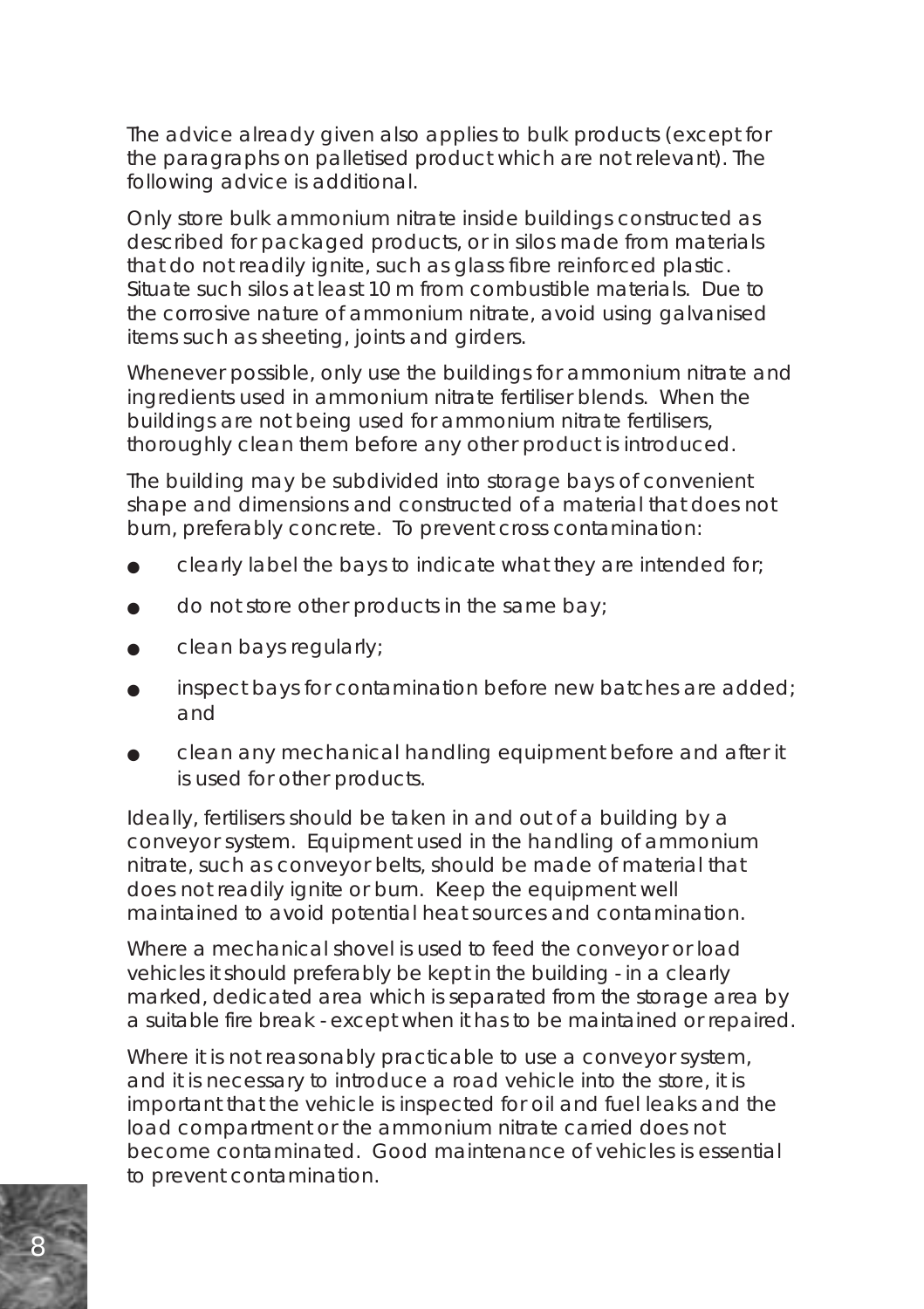To minimise the risk of contamination, keep the doors to the store closed as much as possible and only allow access to authorised people.

Keep any passage next to the storage area clean, and remove any spillage promptly, place it in a dedicated area and dispose of it as soon as possible. Do not allow fertiliser to become compacted into the floor of the passage or bays where it can become contaminated with spilled oil, etc.

Decomposition could occur if heaters are positioned too near to ammonium nitrate or if dust deposits are allowed to accumulate on steam pipes or other heating devices. Do not use direct electrical heaters in ammonium nitrate stores.

In unheated buildings, cover ammonium nitrate with a waterproof sheet to minimise the pick-up of moisture, which could lead to caking of the product and an increased susceptibility to explosion in a fire.

Ensure that light fittings are robust, made of material that does not readily burn and constructed or positioned so that ammonium nitrate dust cannot penetrate them. Locate main electrical switches, fuses, etc outside the storage area to minimise the risk of fire. Do not locate local switches where they could lead to a fire in the store or contact stored ammonium nitrate.

It is important in harbour areas for loading and unloading facilities from ship to shore to be designed to avoid contamination. Loading and unloading during adverse weather such as rain, snow, or hail are not advisable because of the risk of caking.

### AMMONIUM NITRATE FERTILISERS THAT CONTAIN 28% NITROGEN OR LESS

The advice already given applies to these fertilisers, except that the limits on stack quantity and size given previously are based on the explosion hazard and therefore need not apply. Also, these fertilisers may be stored with other products provided that they are separated from incompatible materials (see the section on properties, page 2) by a distance of 5 m or a fire-resistant wall.

Separate 'cigar burners' from ammonium nitrate that contains more than 28% nitrogen by a distance of 5 m or a fire-resistant wall. Keep bulk heaps of cigar burners (see the section on properties, page 2) to no more than 2000 tonnes, with each heap separated from the next by walls or 2 m air gaps.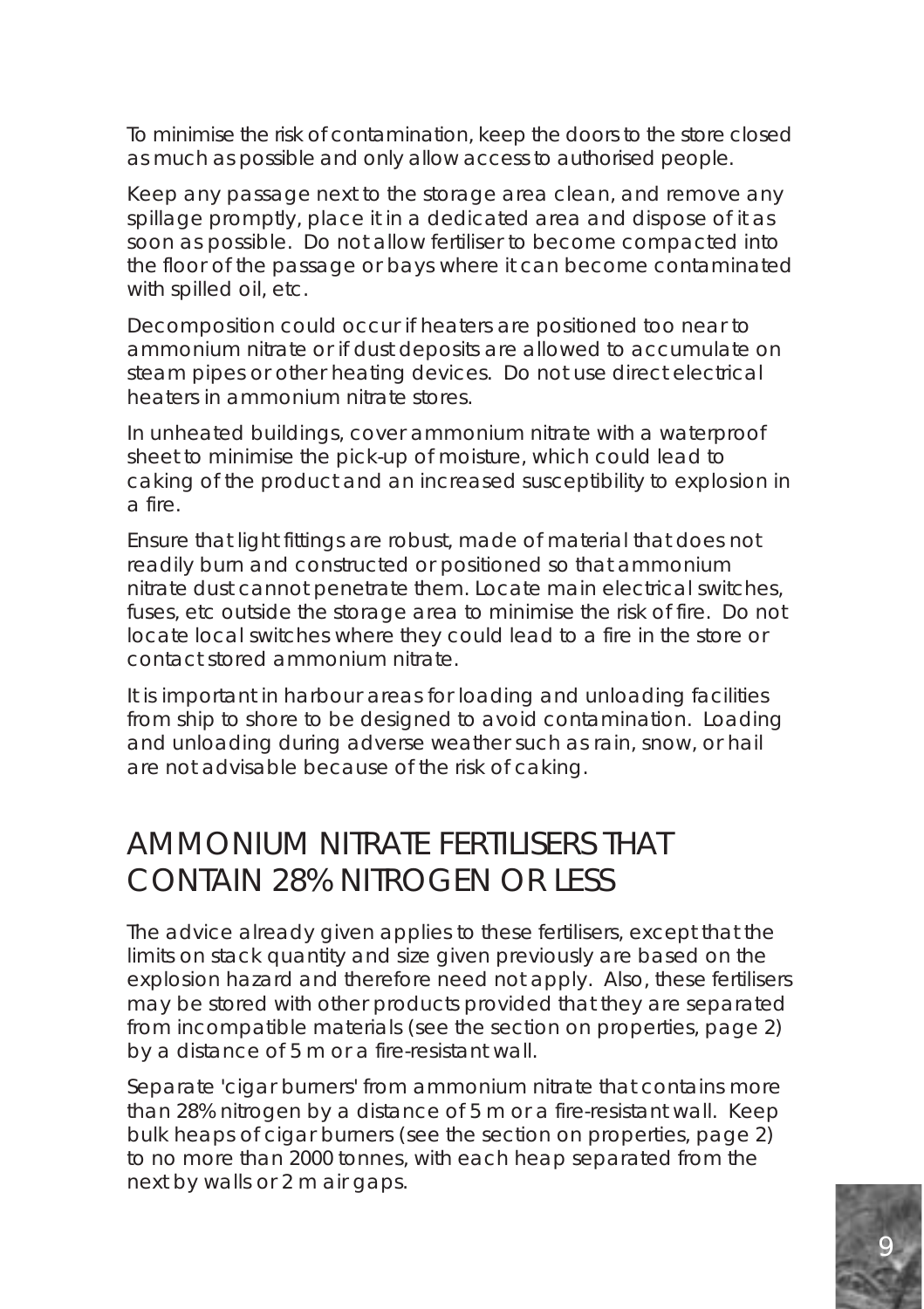# SPECIFIC LEGISLATION (LARGE QUANTITIES)

Premises where ammonium nitrate is stored may be subject to the following regulations, depending on the quantity stored:

- Control of Industrial Major Hazards Regulations 1984, as amended (CIMAH);
- Planning (Hazardous Substances) Regulations 1992 (PHS) or in Scotland, Town and Country Planning (Hazardous Substances) (Scotland) Regulations 1993.

These Regulations contain requirements to notify the authorities of certain information. Depending on the quantity stored, CIMAH may require the preparation and updating of a safety report and the preparation of emergency plans. The table shows the quantities of ammonium nitrate (in tonnes) at or above which these Regulations apply.

| Type of<br>ammonium<br>nitrate $(AN)^1$             | Application<br>of CIMAH<br>reg 4 to<br>storage $2$ | Application<br>of CIMAH<br>regs 7-12<br>to storage $3$ | Application<br>of CIMAH<br>regs 7-12 to<br>industrial<br>activities,<br>other than<br>storage $3$ | Application<br>of PHS |
|-----------------------------------------------------|----------------------------------------------------|--------------------------------------------------------|---------------------------------------------------------------------------------------------------|-----------------------|
| Straight AN,<br>designated<br><b>EEC</b> fertiliser | 1 250                                              | 10 000                                                 | 5 0 0 0                                                                                           | 1 000                 |
| Compound<br>fertiliser                              | 1 250                                              | 10 000                                                 | 5 0 0 0                                                                                           | 1 000                 |
| Other AN or<br>AN mixtures                          | 350                                                | 2 500                                                  | 2 500                                                                                             | 500                   |

1 These categories only apply where the nitrogen content derived from AN exceeds 28% w/w.

2 Regulation 4 of CIMAH requires an operator to be able to demonstrate safe operation.

3 Regulations 7-12 require the preparation of a safety report and emergency plans, and the provision of information to persons liable to be affected by a major accident.

The Notification of Installations Handling Hazardous Substances Regulations 1982 (NIHHS) apply to premises that contain 500 tonnes or more of ammonium nitrate or mixtures of ammonium nitrate with more than 28% nitrogen. They do not apply to EEC fertiliser or mixtures subject to the Explosives Act.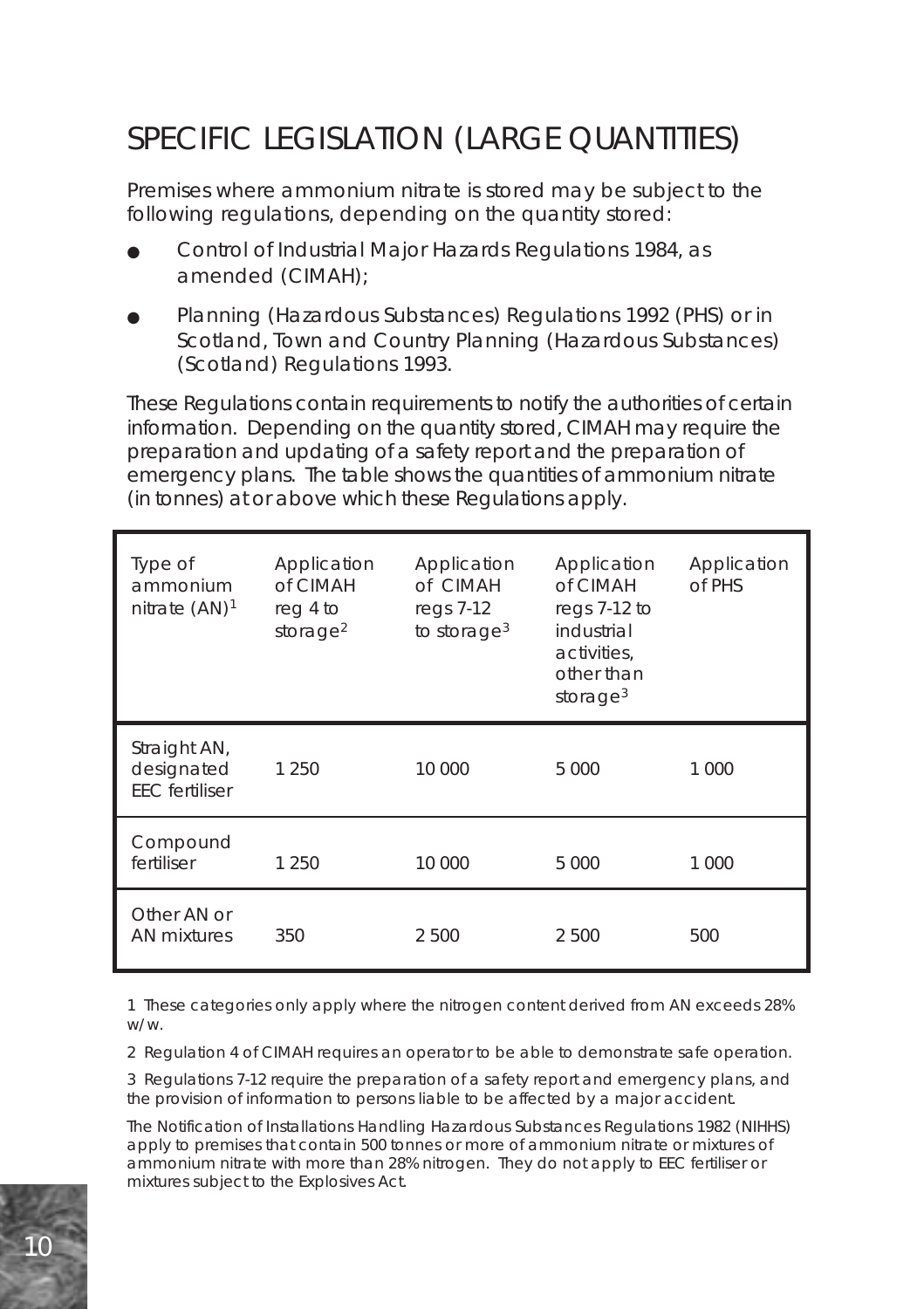# TYPES OF AMMONIUM NITRATE FERTILISER

The following terms are used to describe the different types of ammonium nitrate fertiliser. The type can be identified in practice from information on the label or data sheets supplied with the product.

**Straight ammonium nitrate fertiliser** contains ammonium nitrate to provide the essential element nitrogen, although it may also contain fillers such as ground limestone, calcium sulphate, ground dolomite, magnesium sulphate or kieserite.

**Compound fertiliser** contains ammonium nitrate mixed with potash and/or phosphate to supply the essential elements nitrogen, potassium and phosphorus. They are sometimes referred to as NPK fertilisers.

**EEC fertiliser** is fertiliser that meets certain quality, packaging and labelling requirements specified in the Fertiliser Regulations 1991, as amended.

**EEC grade straight ammonium nitrate fertiliser** is straight ammonium nitrate fertiliser that meets certain quality specifications (based on Annex 1 of Directive 80/876/EEC) of the Fertiliser Regulations 1991. The designation 'EEC Fertiliser' therefore distinguishes them as posing less of an explosion hazard than similar products. The consequence is that larger quantities may be stored before certain regulations apply (see the section on specific legislation, page 10).

**Cigar burners** can sustain a decomposition even when the fire has been extinguished. They are normally compound fertilisers that contain between 5% to 25% nitrogen from ammonium nitrate, up to 20% phosphate (as  $P_2O_5$ ) and chloride (which may only be present as a small percentage). However, a fertiliser that meets this description is not necessarily a cigar burner. Currently, none are manufactured in the UK, but you should consult the manufacturer or supplier to establish whether their products are cigar burners.

### **REFERENCES**

The Health and Safety at Work etc Act 1974 Chapter 37 HMSO ISBN 0 10 543774 3

Dangerous Substances (Notification and Marking of Sites) Regulations 1990 SI 1990/304 HMSO ISBN 0 11 003304 3

The Fertilisers Regulations 1991 SI 1991/2197 HMSO ISBN 0 11 015197 6

The Fertilisers (Amendment) Regulations 1995 SI 1995/16 HMSO ISBN 0 11 052344 X